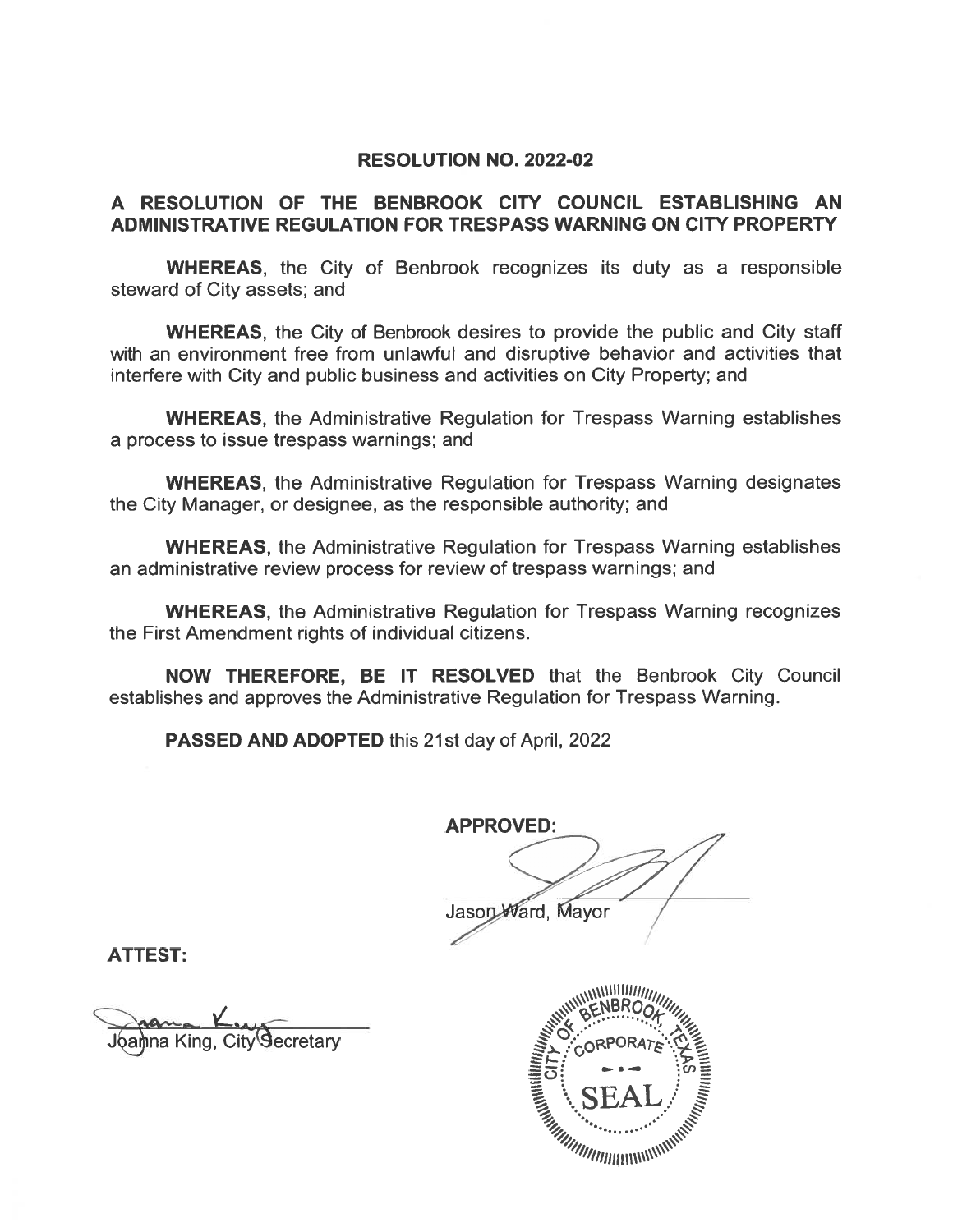#### **CITY OF BENBROOK ADMINISTRATIVE REGULATION TRESPASS WARNING ON CITY PROPERTY**

#### **I. PURPOSE**

1.1 The City of Benbrook (City) recognizes its duty to be a responsible steward of City assets. The City also desires to provide the public and City staff at City Property, buildings and facilities, to the extent permitted by law, an environment free from unlawful and disruptive behavior and activities that interfere with City and public business and activities. This policy shall be posted on the City's website and shall remain on file with the City Secretary.

1.2 The City Council adopted Resolution 2022-02 authorizing and delegating authority to the City Manager and designees to act on its behalf as owner of City buildings and facilities to enact and enforce a trespass policy excluding criminal trespassers, trespassers, and any persons engaging in disruptive, illegal or harmful activities from City Property, buildings and facilities.

1.3 The City believes for public safety reasons it is in the best interest of the public and City staff, for the City to provide a trespass policy under the City Manager's authority to exclude unlawful and disruptive activities and persons from City Property, buildings and facilities while being within state and federal laws. This policy does not prohibit a person from exercising his or her First Amendment rights at any public forums.

1.4 To the extent of any irreconcilable conflict between this policy and terms of another more specific City policy concerning a specific department, facility, or premises, the term that is more specific shall control. To the extent of any irreconcilable conflict between this policy and the terms of an ordinance, the ordinance shall control.

#### **II. DEFINITIONS**

2.1 Trespass Warning means a verbal or written communication to a person that his or her presence or entry onto certain City Property is prohibited and the person must immediately leave such City Property. The Trespass Warning should address other items regarding this prohibition according to this policy.

2.2 City Property means City-owned buildings and surrounding City-owned property, any City-leased buildings and surrounding leased property and any area over which the City has control. City Property includes, but is not necessarily limited to, City park lands and other City-owned or operated recreational areas and facilities; City-owned parking garages, facilities, and parking lots; and all other City-owned lands, unless the City Manager specifically exempts a building or area from this policy in writing.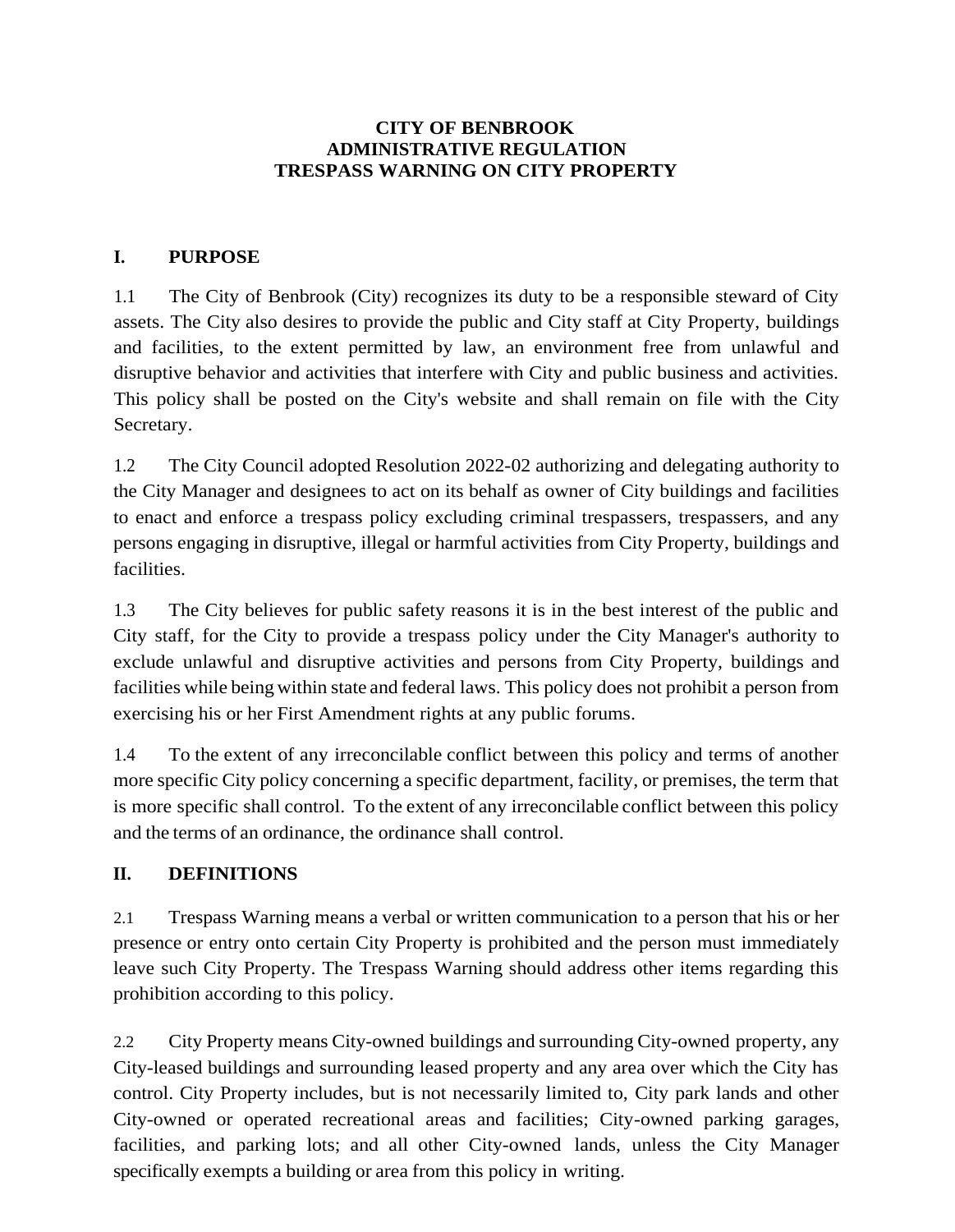2.3 Authorized Employee means the City Manager and designees assigned by the City Manager having authority to issue a Trespass Warning according to this policy.

# **III. POLICY**

3.1 General. The City's policy is to provide notice to people whose entry onto City Property, or continued presence on City Property, may be illegal, unreasonably disruptive or harmful to City Property or to conducting City business or to other persons' use or enjoyment of approved activities on City Property and to provide persons receiving a Trespass Warning with the opportunity for a prompt administrative review of the terms of the Trespass Warning. A person arrested on City Property for a criminal offense may receive a Trespass Warning.

3.2 Addition. This policy is in addition to and does not bar or preclude Benbrook Police Officers from performing their lawful duty to enforce any trespass laws or to issue a criminal trespass warning under other authority.

3.3 First Amendment Rights Acknowledged. The Authorized Employee shall have authority to consider and authorize a person subject to a Trespass Warning to enter City Property to exercise First Amendment rights if there is no other reasonable alternative location to exercise such rights or to conduct necessary City business.

## **IV. DELEGATION OF AUTHORITY**

4.1 Authorized Employees. Authorized Employees have authority to issue a Trespass Warning to any person whose conduct on City Property violates this policy or constitutes a criminal offense. An Authorized Employee may also request a Benbrook Police Officer to issue a written criminal trespass warning according to the Texas Penal Code to a person violating this policy if it is reasonably believed such conduct constitutes a criminal offense. Specifically, the City Manager delegates the non-exclusive authority to issue a Trespass Warning under this policy to the following Authorized Employees:

- a. All Assistant City Managers;
- b. All Department Directors; and

4.2 Additional Authorized Employees. In addition to those listed above, the City Manager may delegate his or her non-exclusive authority to issue a Trespass Warning to any other City employee he or she deems appropriate in writing, given their general area of responsibility within the City.

4.3 Expiration. A delegation of authority under this policy expires upon the reassignment, employment separation, termination, or retirement of the Authorized Employee, or upon revocation by the City Manager at any time for any reason.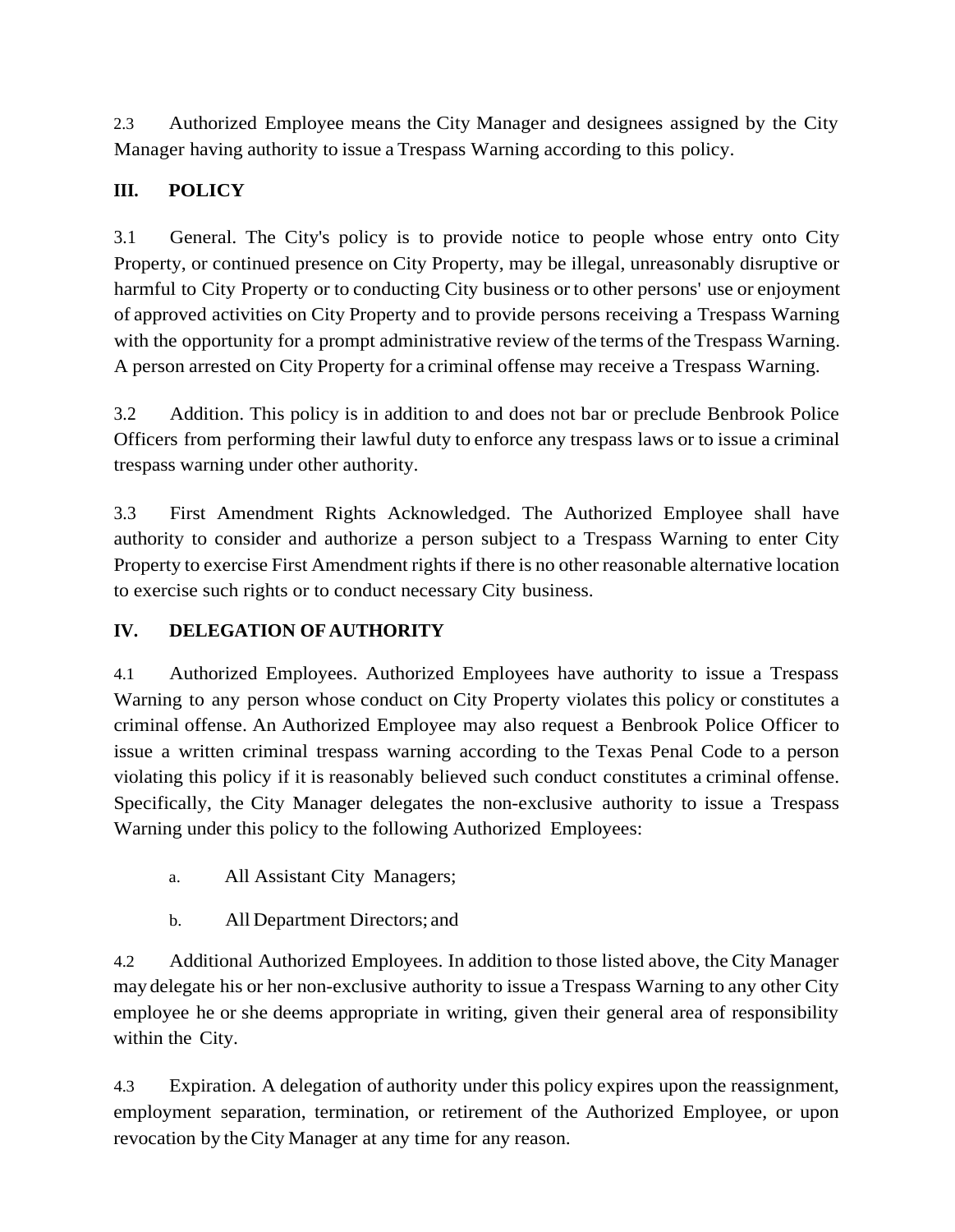### **V. TRESPASS WARNING PROCEDURES**

5.1 Verbal Warning. Unless a person's conduct violates section 5.3 below, an Authorized Employee should, before issuing a written Trespass Warning to that person:

a. Verbally warn the person his or her conduct is in violation of law, City policy, rules, or guidelines or interfering with another person's reasonable use and enjoyment of City Property,

b. Give the person a reasonable opportunity to cease violating the law, City policy, rules, or guidelines or interfering with another person's reasonable use and enjoyment of City Property; and

c. Not issue a Trespass Warning to the person if the person promptly ceases the conduct at issue after receiving the verbal warning.

5.2 Written Trespass Warning after Verbal Warning. An Authorized Employee may authorize a peace officer to issue a criminal trespass warning and may issue a written Trespass Warning to a person for conduct occurring on City Property that may be illegal, unreasonably disruptive, and harmful to City Property or conducting City business, or interfering with another person's reasonable use or enjoyment of approved activities on City Property. The conduct includes, but is not limited to, conduct violating the following City ordinances, rules, policies or guidelines:

- a. Park and other curfew violations;
- b. Park rules violations;
- c. Failure to pay required fees for Facility use;
- d. Facility use violations;
- e. Noise ordinance violations;

f. Interfering with another person's reasonable use and enjoyment of approved activities on City Property; and

g. Any other City ordinance violation

5.3 Grounds for Issuing a Trespass Warning with No Verbal Warning. An Authorized Employee may authorize a peace officer to issue a criminal trespass warning and may issue a Trespass Warning to a person without a verbal warning if the person has engaged in conduct that is unreasonably disruptive or harmful to City Property, to conducting City business, or to another's reasonable use and enjoyment of approved activities on City Property, and that may:

a. Be a state or federal criminal offense or ordinance violation or is an attempt, solicitation or conspiracy to commit a state or federal criminal offense or ordinance violation, including urinating or defecating in public; or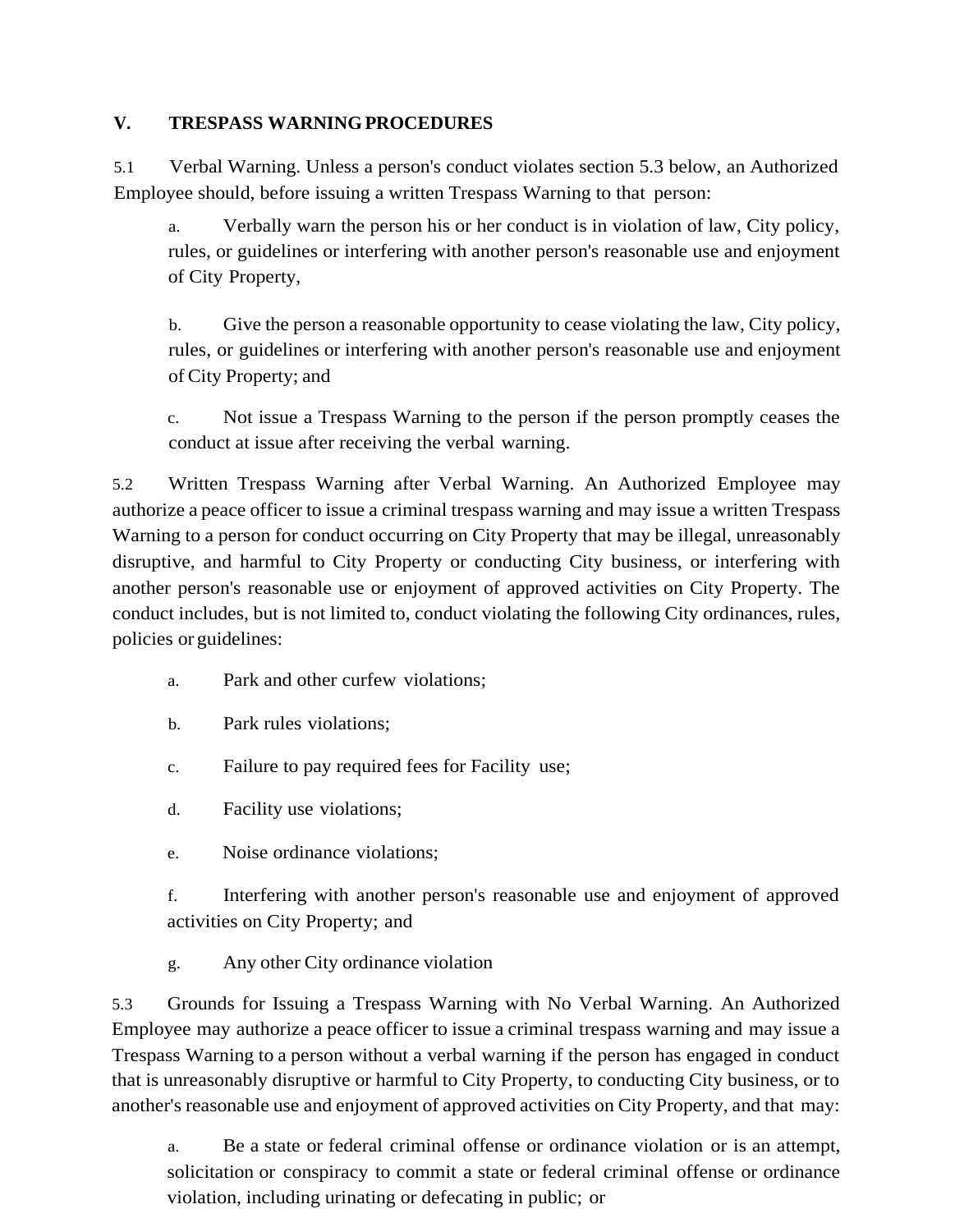b. Have resulted in injury to any person or damage to any property or threatens to cause an immediate breach of the peace.

5.4 Contents of a Trespass Warning. A verbal or written Trespass Warning should include the following items:

a. Reasons for Exclusions. A statement of the reason the person is being notified or warned not to enter an area or to immediately depart from an area and explaining the conduct for the Trespass Warning.

b. Area of Exclusion. The Trespass Warning should describe the area or building, including the building name and address that the person shall not enter, so that a reasonable person may understand the specific area to which the person may notreturn.

c. Duration of Exclusion. A Trespass Warning should be for a specific time period based on the seriousness of the conduct. The specific time period a person may not return will be established by the Authorized Employee with written approval from the ranking Assistant City Manager based on relevant factors including:

- 1. Conduct involving intentional damage to City Property;
- 2. Conduct involving intentional injury or offensive contact with any person;
- 3. Conduct that is disruptive or harmful to City business or another's reasonable use and enjoyment of approved activities on City Property; and

4. Whether the person has previously engaged in similar conduct on City Property.

d. Reentry Warning. The Trespass Warning shall include notice that reentry may result in an arrest while such warning is in effect.

e. Notice of Administrative Review Process. A Trespass Warning will contain information that informs the person of the administrative review procedure.

f. Police Department Records. A copy of the Trespass Warning shall be sent to the Benbrook Police Department Records.

5.5 Trespass Warning Duration Guidelines. A Trespass Warning shall be in effect from the issue date:

a. Up to 365 days from the date the warning was issued;

b. Up to two (2) years if the person has received a Trespass Warning in the previous two years.

## **VI. ADMINISTRATIVE REVIEW OF A TRESPASS WARNING**